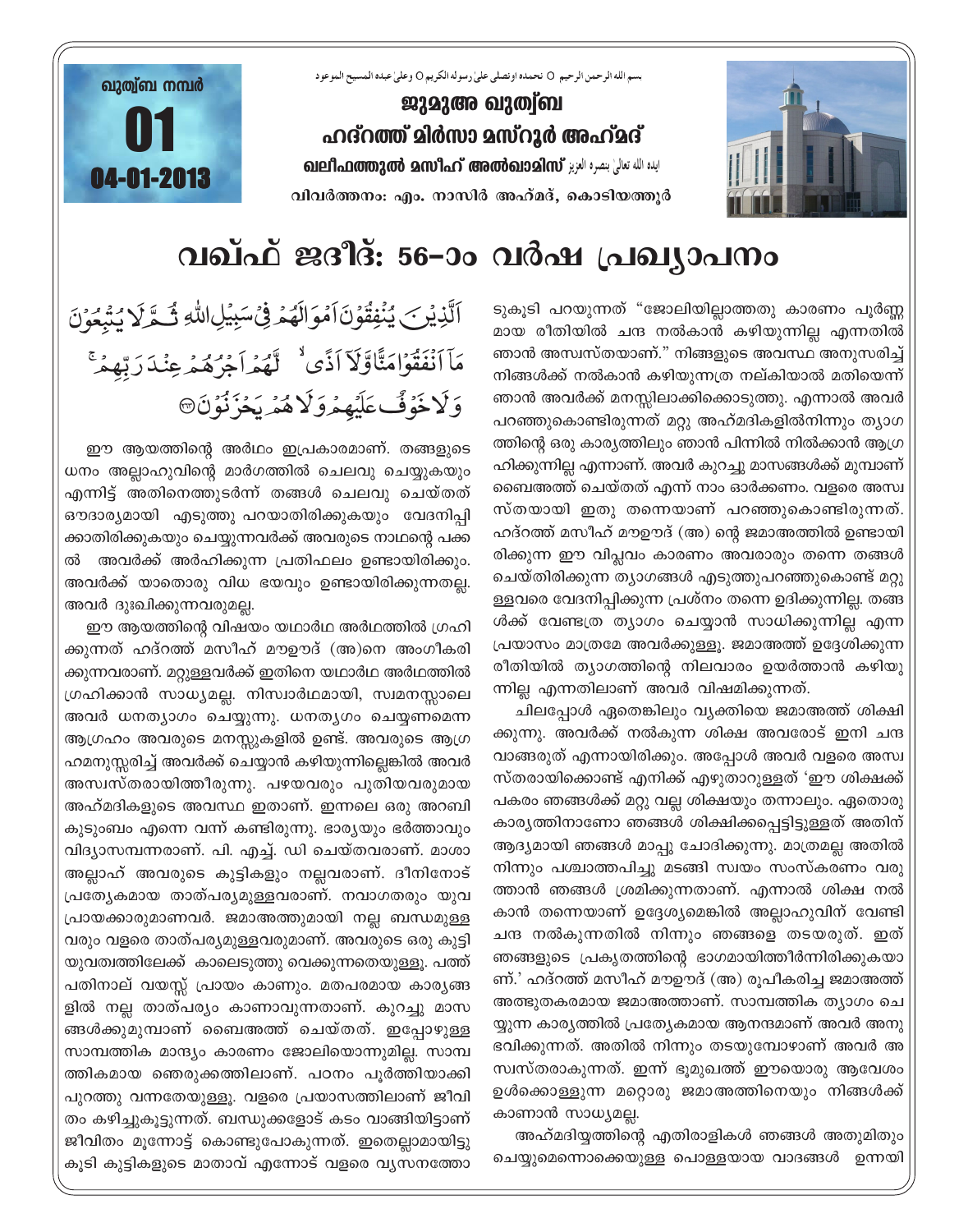ഹികൾ വളരെയധികം സൂക്ഷ്മതയോടുകൂടി കാൽവെക്കേ ണ്ടതാണ്. ചെലവു ചെയ്യുമ്പോൾ സൂക്ഷിച്ച് ചെലവു ചെയ്യ ണം. ഹദ്റത്ത് മസീഹ് മൗഊദ് (അ)ന്റെ ദുആകൾ മുഖേന യാണ് നാം ഈ സമ്പത്തെല്ലാം കാണുന്നത്. ജമാഅത്തിന്റെ സമ്പത്തുകൾ അല്ലാഹു വർദ്ധിപ്പിക്കുന്നതായി നാം കാണു ക തന്നെ ചെയ്യുന്നതാണ്. ഇതോടൊപ്പം ഹദ്റത്ത് മസീഹ് മൗഊദ് (അ) നമ്മുടെ മുമ്പാകെ വെച്ചിരിക്കുന്ന ഒരു വ്യാകു ലത നാം മുമ്പിൽ വെക്കേണ്ടതാണ്. പണം സ്വരുക്കൂട്ടപ്പെടു മെന്നത് തീർച്ചയാണ്. എന്നാൽ ഇത് ചെലവഴിക്കുന്നവരുടെ മനസ്സ് ഭൗതികതയിലേക്ക് ചായുമോ എന്ന ആശങ്കയാണ് ആ മഹാത്മാവ് പ്രകടിപ്പിച്ചത്. അവർക്ക് ജമാഅത്തിന്റെ സമ്പ ത്ത് പാഴായിപ്പോകുന്നതിൽ വേദനയുണ്ടാകുമോ എന്ന സംശയമാണ് അദ്ദേഹം പ്രകടിപ്പിച്ചിരുന്നത്.

അഹ്മദിയ്യാ ജമാഅത്തിൽ ചെലവു ചെയ്യുന്നതിന് പ്രത്യേ കമായ ഒരു സംവിധാനമുണ്ട്. അത് പല ഘട്ടങ്ങളിൽ പരി ശോധിക്കപ്പെടുന്നു. എന്നിരുന്നാലും അത് ചെലവഴിക്കുന്ന വർ വളരെ സൂക്ഷിച്ച് ചെലവു ചെയ്യേണ്ടതാണ്. അവർ കൂടു തൽ ഇസ്തിഗ്ഫാറും തൗബയും ചെയ്യുക. ജമാഅത്ത് വള രുകയും സമ്പത്ത് വർദ്ധിക്കുകയും ചെയ്യുമ്പോൾ എതിരാ ളികൾ ഒരു ഭാഗത്ത് എതിർപ്പുകൾ ശക്തമാക്കുമ്പോൾ മറു ഭാഗത്ത് കപടവിശ്വാസികളെ ഉപയോഗിച്ചുകൊണ്ട് ജമാഅ ത്തിനകത്ത് ഭിന്നത ഉണ്ടാക്കാൻ അവർ ശ്രമിക്കുകയും ചെയ്യു ന്നതാണ്. അവരുടെ പ്രവർത്തനം ഫലശൂന്യമായിത്തീരും എന്നതിൽ സംശയമൊന്നുമില്ല. എന്നിരുന്നാലും നാം എപ്പോ ഴും സൂക്ഷ്മത പാലിക്കേണ്ടതാണ്. ഇസ്തിഗ്ഫാറും ദുആ യും കൂടുതൽ ചെയ്തുകൊണ്ട് ഇതിനെ നേരിടേണ്ടതാണ്. അല്ലാഹു ജമാഅത്തിന് നൽകിക്കൊണ്ടിരിക്കുന്ന അനുഗ്ര ഹങ്ങൾ അത് ഓരോ നിമിഷവും നമ്മൾ കണ്ടുകൊണ്ടിരി ക്കുന്ന ദൈവിക സഹായമാണ്. അല്ലാഹുമായിട്ടുള്ള ബന്ധം സുദൃഢമാക്കിക്കൊണ്ടിരിക്കുന്നതുവരെ ഈ സഹായങ്ങൾ നാം കണ്ടുകൊണ്ടിരിക്കുന്നതാണ്.

ഏതെങ്കിലും പദ്ധതിയെക്കുറിച്ച് അത് പൂർത്തിയാക്കാൻ കഴിയുമോ എന്ന സന്ദേഹമൊന്നും ഒരിക്കലും എനിക്കുണ്ടാ യിട്ടില്ല. അല്ലാഹു എപ്പോഴും അതിനുള്ള സംവിധാനങ്ങൾ സ്വയം ഉണ്ടാക്കുകയാണ് പൊതുവിൽ ചെയ്യാറുള്ളത്. ഏതൊരു പദ്ധതി തുടങ്ങിയാലും അത് പൂർത്തീകരിക്കപ്പെ ടുന്നു. അതിനുള്ള ആവേശം അഹ്മദികളുടെ ഹൃദയത്തിൽ അല്ലാഹു ഇട്ടുകൊടുക്കുന്നു. മുമ്പത്തെക്കാളുപരി ധനത്യാ ഗത്തിൽ അവർ മുമ്പോട്ടു വരുന്നു.

അല്ലാഹുവിന് വേണ്ടി ധനത്യാഗം ചെയ്യാനുള്ള സന്ദർഭം വരുമ്പോൾ അഹ്മദികൾ വിശപ്പ് സഹിച്ചും ചെലവു ചുരു ക്കിയും ത്യാഗങ്ങൾ ചെയ്യുന്നു. വിശപ്പ് സഹിക്കാൻ അവർ തയ്യാറാണെങ്കിലും ചന്ദ നൽകുന്നതിൽ കുറവു വരുത്താൻ അവർ തയ്യാറല്ല. ഇതാണ് പ്രവാചക പ്രസ്ഥാനങ്ങളുടെ അട യാളം. എല്ലാതരം ത്യാഗങ്ങൾക്കും അവർ തയ്യാറാകുന്നു. ത്യാഗങ്ങൾ അവർ ചെയ്യുകയും ചെയ്യുന്നുണ്ട്. എല്ലാം ചെയ് തിട്ടും അവർ പറയുന്നത് വേണ്ട വിധത്തിൽ ഞങ്ങൾക്ക് ചെയ്യാൻ കഴിഞ്ഞില്ല എന്നാണ്. ഇതെല്ലാം അല്ലാഹുവിന്റെ കാരുണ്യമായിട്ടാണ് അവർ കരുതുന്നത്. ഞങ്ങൾക്ക് ചന്ദ

ക്കാറുണ്ട്. എന്നാൽ അവരുടെ ആളുകൾക്കിടയിൽ അവർ പറയാറുള്ള കാര്യങ്ങൾ പൊതുവിൽ കേൾക്കാറുള്ളതാണ്. 'ഖാദിയാനികൾ, മിർസായികൾ ( ഇങ്ങിനെയാണ് അവർ നമ്മേക്കുറിച്ച് പറയാറുള്ളത്) അവരുടെ ആവശ്യങ്ങൾക്കായി എത്രമാത്രം ത്യാഗങ്ങളാണ് ചെയ്യുന്നത്. എന്നാൽ ഒരു മസ്ജിദ് നിർമ്മാണത്തിനോ മറ്റു പദ്ധതികൾക്കായോ നിങ്ങ ളൊന്നും ചെലവഴിക്കുന്നില്ല.' അനഹ്മദി മുല്ലമാരുടെയും അവരുടെ സംഘടനകളുടെയും ഇവ്വിധമുള്ള പ്രഖ്യാപനങ്ങൾ പാക്കിസ്ഥാനിലോ ഇന്ത്യയിലോ മാത്രമല്ല നമുക്ക് കേൾ ക്കാൻ സാധിക്കുന്നത്, മറിച്ച് ആഫ്രിക്കയിലെ മുസ്ലിം നാടു കളിലും നമുക്ക് ഇത് കേൾക്കാൻ സാധിക്കുന്നു. ഇനി അവർ വല്ലതും ചെലവഴിച്ചെങ്കിൽ തന്നെ അത് കൊട്ടിഘോഷിക്കു കയും ചെയ്യും. ഇന്ന പള്ളിക്ക് വേണ്ടി, ഇന്ന ജനസേവന പ്രവർത്തനത്തിനുവേണ്ടി ഞങ്ങൾ ഇത്ര നൽകിയെന്ന് അവർ വിളിച്ചു പറയും. ഈ പണം നൽകുന്നവരും ഏതൊരു സംഘടനകൾക്കാണോ നൽകുന്നത് അവരും തമ്മിൽ പിന്നീ ട് തർക്കം ഉടലെടുക്കുന്നു. ഞങ്ങൾ ഇത്ര പണം നൽകിയി രുന്നുവെന്നും അത് വേണ്ട രീതിയിൽ ചെലവഴിച്ചിട്ടില്ലെന്നും അതിന്റെ കണക്കുകൾ ബോധിപ്പിക്കുക എന്നും പറഞ്ഞായി രിക്കും തർക്കമുണ്ടാകുക. ഇത് യഥാർഥ രീതിയിൽ അല്ല നിങ്ങൾ ചെലവഴിച്ചിരിക്കുന്നത് എന്നവർ പറയുന്നു.

ജമാഅത്തിന്റെ സമ്പത്തിൽ അല്ലാഹു വലിയ അനുഗ്ര ഹങ്ങൾ വെച്ചിട്ടുണ്ട് എന്നതും അല്ലാഹുവിന്റെ വലിയൊര നുഗ്രഹമാണ്. അതു മറ്റുള്ളവരിൽ നമുക്ക് കാണാൻ സാധ്യ മല്ല. കുറച്ചു നാൾ മുമ്പ് ഞാൻ ജർമനിയിലെ ജാമിഅ അഹ്മ ദിയ്യ ഉദ്ഘാടനം ചെയ്യുകയുണ്ടായി. അവിടെ ഒരു മുസ്ലിം പത്രപ്രതിനിധി എന്നോട് ചോദിച്ചത് ഈ പദ്ധതിക്കായി ഗവർമെന്റിൽ നിന്നോ മറ്റു സംഘടനകളിൽ നിന്നോ വല്ല സഹായവും നിങ്ങൾ വാങ്ങിയിട്ടുണ്ടോ? എന്നാണ്. അദ്ദേഹം പാക്കിസ്ഥാൻ പത്രത്തിന്റെ പ്രതിനിധിയായിരുന്നു. ഞാൻ പറഞ്ഞു: ഞങ്ങളുടെ എല്ലാ പ്രവർത്തനവും ജമാഅത്തംഗ ങ്ങൾ നൽകുന്ന ചന്ദയിൽ നിന്നാണ് നടക്കുന്നത്. ഈ കെട്ടി ടവും ജമാഅത്തംഗങ്ങൾ നൽകിയ ചന്ദയിൽ നിന്നാണ് ഉണ്ടാക്കിയത്. എന്നാൽ ഇതിൽ ഞങ്ങൾ ചെലവഴിച്ചിരി ക്കുന്ന പണം വെച്ചുനോക്കുമ്പോൾ ഗവർമെന്റോ മറ്റേതെ ങ്കിലും സംഘടനയോ ചെലവഴിക്കുകയാണെങ്കിൽ ഞങ്ങൾ ചെലവഴിച്ചതിന്നെക്കാളും എത്രയോ കൂടുതൽ ചെലവഴി ക്കേണ്ടി വരുമായിരുന്നു. ചുരുക്കത്തിൽ അല്ലാഹു ജമാഅ ത്തിന്റെ പണത്തിൽ വലിയ അനുഗ്രഹങ്ങളാണ് വെച്ചിരി ക്കുന്നത്. കുറഞ്ഞ മൂലധനമാണെങ്കിലും വലിയ വലിയ പ്രവ ർത്തനങ്ങൾ ചെയ്യാൻ നമുക്ക് സാധിക്കുന്നു. ജമാഅത്തംഗ ങ്ങൾ ഏതൊരു സദുദ്ദേശ്യത്തോടുകൂടിയാണോ പണം നൽ കുന്നത് അതിനനുസരിച്ച് അല്ലാഹു അതിൽ അനുഗ്രഹങ്ങ ളും ചൊരിയുന്നു.

ഞാനിവിടെ മറ്റൊരുകാര്യം കൂടി പറയാൻ ആഗ്രഹിക്കു കയാണ്. ജമാഅത്തംഗങ്ങൾ പണം നൽകി അതെവിടെ ചെലവഴിച്ചു എന്ന കണക്കുകളൊന്നും ചോദിക്കാറില്ല. തങ്ങൾ നൽകിയതിനെ ജമാഅത്തിനോടു ചെയ്ത വലിയ ഔദാര്യമായി എടുത്ത് പറയുകയും ചെയ്യുന്നില്ല. എന്നാൽ ഈ പണം ചെലവഴിക്കാൻ ചുമതലപ്പെടുത്തപ്പെട്ട ഭാരവാ നൽകാനുള്ള അവസരം നൽകിയത് ജമാഅത്ത് അവരോട്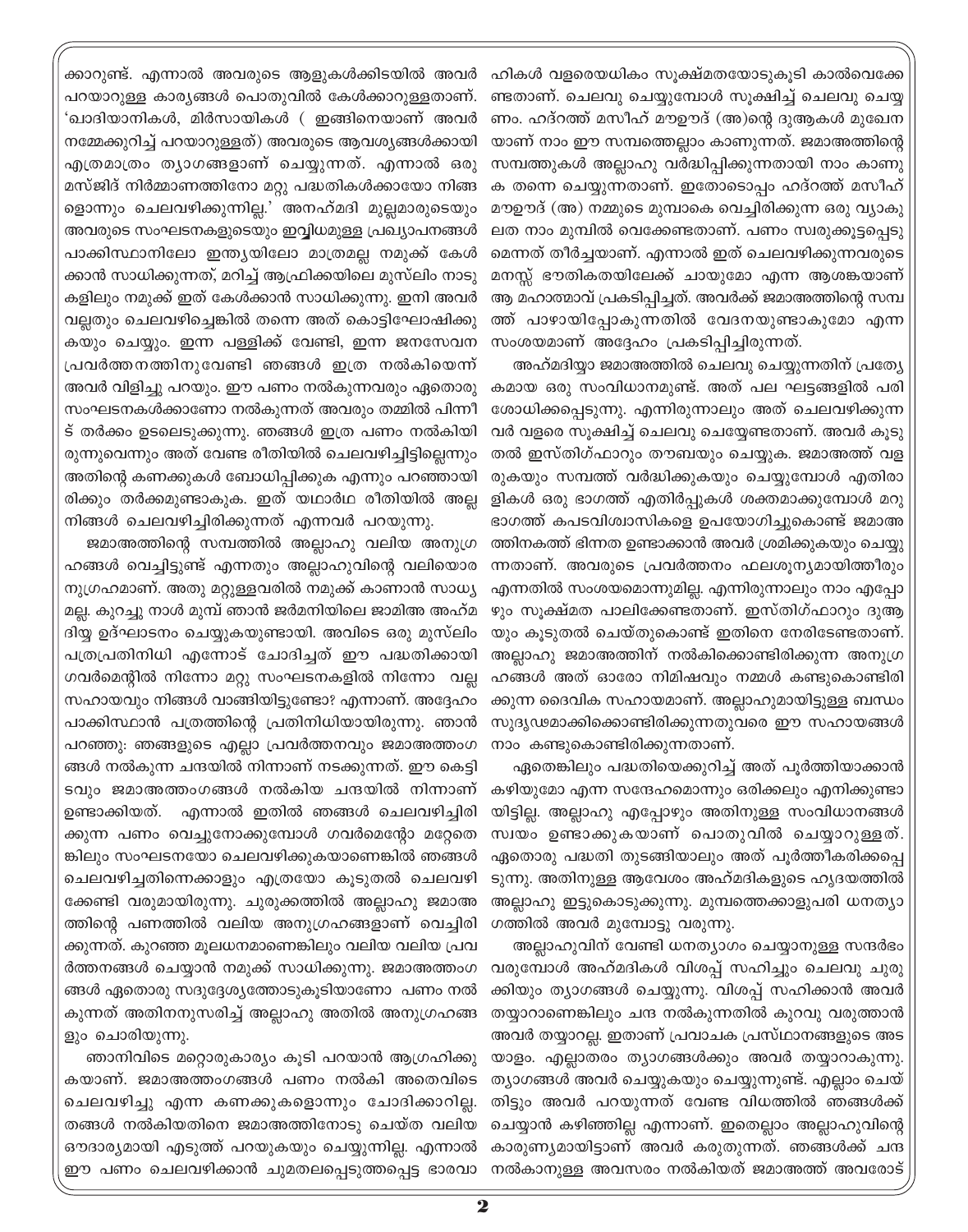താണ്. ആഫ്രിക്കയിലെ ദൂരദേശത്തുള്ള ഒരു ജമാഅത്താ ണിത് നൈജർ. അവിടെയുള്ള മുബല്ലിഗ് സാഹിബ് എഴുതു കയാണ്. 'ഈ വർഷം ലണ്ടൻ വാർഷിക സമ്മേളന സമ യത്ത് മുബല്ലിഗുമാരുടെ മീറ്റിംഗിൽ ആഫ്രിക്കൻ മുബല്ലിഗു മാരോട് ഹുസൂർ പറഞ്ഞിരുന്നു; ആഫ്രിക്കയിൽ ചന്ദയിൽ കൂടുതൽ പേരെ ഉൾപ്പെടുത്താനുള്ള സാധ്യതകളുണ്ട്. ഇതു കേട്ടതിനുശേഷം അദ്ദേഹം ആഫ്രിക്കയിൽ പോകുകയും അവിടെപ്പോയി ജമാഅത്തംഗങ്ങളോട് ഈ കാര്യങ്ങൾ സംസാരിക്കുകയും ചെയ്തു. അദ്ദേഹം പറയുന്നു: "ബർണി ക്കോണി എന്ന എന്റെ ജമാഅത്തിൽ പോയി ഖലീഫത്തുൽ മസീഹ് ഇങ്ങനെ പറഞ്ഞിട്ടുണ്ടെന്ന് ഞാൻ പറഞ്ഞു. ഉടനെ ത്തന്നെ അവർ ഈ ശബ്ദത്തിന് ലബ്ബൈക്ക് പറഞ്ഞുകൊണ്ട് തങ്ങളുടെ ത്യാഗങ്ങൾ വർദ്ധിപ്പിക്കുകയുണ്ടായി. മുമ്പ് ഉൾപ്പെ ട്ടവർ മാത്രം പോരാ പുതിയവരും ഇതിൽ അംഗങ്ങളാകണ മെന്ന് പറഞ്ഞു. ഇതു കേട്ടപ്പോൾ ബർണിക്കോണി ജമാഅ ത്തംഗങ്ങൾ ഹുസൂറിന്റെ ശബ്ദത്തിന് ലബ്ബൈക്ക് പറഞ്ഞു കൊണ്ട് കഴിഞ്ഞ വർഷം 16 ചാക്കുകൾ ധാന്യങ്ങൾ ചന്ദ യായി നൽകിയപ്പോൾ ഈ വർഷം 52 ചാക്കുകളാണ് ചന്ദ യായി അവർ നൽകുകയുണ്ടായി." അവർ കർഷകരാണ്. പണമായി ചന്ദ നൽകാൻ അവരുടെ കയ്യിൽ ഉണ്ടാകില്ല. അവർ ധാനൃങ്ങളാണ് ചന്ദയായി നൽകിയിരുന്നത്. ഇത് ചെറിയൊരു ജമാഅത്താണ്. നൂറേ അമ്പതോ ആണ് ആ ഗ്രാമത്തിലെ ജനസംഖ്യ. അവരാണ് ഇത്രയും നൽകിയത്. അതോടൊപ്പം കഴിഞ്ഞ വർഷത്തേക്കാളിരട്ടി തുകയും അവർ ചന്ദയായി നൽകി.

അമീർ സാഹിബ് നൈജർ എഴുതുന്നു. ഗടാൻ ബറാവൂ എന്ന ജമാഅത്തിൽ നിന്ന് ചന്ദയിനത്തിൽ നൽകിയ ധാന്യ ങ്ങൾ ഇവിടെനിന്ന് കൊണ്ടു പോകുക എന്ന സന്ദേശം കിട്ടി. ഞങ്ങൾ വണ്ടിയുമായി പോയി. അത് കയറ്റി ഞങ്ങൾ തിരിച്ചു വരികയായിരുന്നു. അപ്പോൾ രാത്രി പത്തു മണിയായിരു ന്നു. ഞങ്ങൾ അടുത്ത ഗ്രാമമായ ടപ്കാവ എന്ന ഗ്രാമത്തി ലൂടെ കടന്നു പോകുകയായിരുന്നു. അപ്പോൾ അവിടെ വഴി യിൽ കുറച്ചു ഖാദിംകൾ നിൽക്കുന്നുണ്ട്. അവർ വണ്ടി നിർത്താനായി കൈകൊണ്ട് ആംഗ്യം കാണിച്ചു. അവർ പറ ഞ്ഞു. 'സദർ ലജ്ന പറഞ്ഞതുകൊണ്ടാണ് ഞങ്ങൾ ഇവിടെ കാത്തു നിൽക്കുന്നത്. ഞങ്ങൾ വൈകുന്നേരം മുതൽ നിങ്ങ ളെയും കാത്ത് ഇവിടെ നിൽക്കുന്നുണ്ട്. നിങ്ങൾ ഇതിലെ പോകുമ്പോൾ അവരുടെ ഒരു സന്ദേശം നൽകാൻ വേണ്ടിയാ ണ് ഞങ്ങൾ നിൽക്കുന്നത്. സദ്ർ സാഹിബ ലജ്ന ചന്ദ നൽകുന്നതിന്നായി കുറേ ധാന്യങ്ങൾ ഒരുമിച്ച് കൂട്ടിയിരു ന്നു. - പുരുഷന്മാർ നൽകുന്നത് കൂടാതെ ലജ്നകൾ വേറെ ത്തന്നെ ചന്ദ നൽകാനാണ് ഉദ്ദേശിക്കുന്നത് - അതിനവർ കഠിനാധ്വാനം ചെയ്യുകയും ധാന്യങ്ങൾ ഒരുമിച്ച് കൂട്ടുകയും ചെയ്തു. അതു നൽകാനാണ് ഈ ഖാദിംകൾ ഇവിടെ നിൽക്കുന്നത്. വളരെ ചെറിയൊരു ജമാഅത്ത്. വളരെ നിസ്സാ രന്മാരാണവർ. എത്രമാത്രം ത്യാഗം ചെയ്തുകൊണ്ടാണ് അവർ ഇത് ഒരുമിച്ച് കൂട്ടിയതെന്ന് നോക്കുക.

ബെനിനിൽ നിന്നും അല്ലാ റീജനിലെ മുബല്ലിഗ് സാഹി ബ് എഴുതുന്നു. സോയോ ഗ്രാമത്തിലെ പ്രസിഡന്റ് സാഹിബ് പറയുന്നു. അവർ ബിംബാരാധകരിൽ നിന്നും ഇസ്ലാം മതം

ചെയ്തിരിക്കുന്ന അനുഗ്രഹമായിട്ടാണ് അവർ കാണുന്നത്. ആരോടെങ്കിലും ചന്ദ വാങ്ങരുതെന്നു പറഞ്ഞ് ശിക്ഷിച്ചാൽ വളരെ അസ്വസ്തരായിക്കൊണ്ട് ഈ ശിക്ഷ പിൻവലിക്കാ നായി അപേക്ഷിക്കുന്നു. അവർ പറയുന്നത് ഞങ്ങളോട് ചന്ദ വാങ്ങിയാൽ ജമാഅത്ത് ഞങ്ങളോട് ചെയ്യുന്ന വലിയൊരൗ ദാര്യമായിരിക്കുമെന്നാണ്.

ജമാഅത്തിന്റെ സംവിധാനത്തെക്കുറിച്ച് ശരിക്കും മനസ്സി ലാക്കുകയും ശരിയായ തർബിയ്യത്ത് കിട്ടുകയും ചെയ്തിട്ടു ള്ള നവാഗതരും സാമ്പത്തിക ത്യാഗത്തിൽ വളരെയധികം മുന്നോട്ടു വരുന്നു. ചിലപ്പോൾ ഐഛിക ചന്ദകൾക്ക് ജമാ അത്ത് ടാർഗറ്റ് നിശ്ചയിക്കുന്നു. അതിൽ വല്ല കുറവും വന്നാൽ സാമ്പത്തിക ശേഷിയുള്ളവർ പറയാറുള്ളത് ആ കുറവ് ഞ ങ്ങൾ നികത്താം എന്നാണ്. അവരോട് ആരും നിർബന്ധി ക്കാതെയാണ് അവർ ഇത് പറയുന്നത്. ആ കുറവ് ഞങ്ങൾ നികത്താം എന്നത് അവരുടെ ഉള്ളിൽ നിന്നും വരുന്ന ശബ്ദ മാണ്. ഇതെല്ലാം എന്തുകൊണ്ട് സംഭവിക്കുന്നു. കാരണം അല്ലാഹുവിൽനിന്നുള്ള ഈ സുവാർത്ത അവർ ശ്രവിച്ചു തൊണ്ടിരിക്കുകയാണ് يُحْزَنُوۡنَ നടെ وَلَا هُمَٰ يَحۡزَنُوۡنَ നകാണ്ടിരിക്കുകയാണ് ക്കൊരു ഭയവും ഉണ്ടായിരിക്കുകയില്ല. അവർ ദുഃഖിക്കുക യുമില്ല. പാരത്രിക ജീവിതത്തെക്കുറിച്ചുള്ള വിശ്വാസവും ദൃഢജ്ഞാനവും അവർക്ക് വർദ്ധിക്കുന്നു. ആ ജീവിതത്തെ ക്കുറിച്ചുള്ള ചിന്തയാണ് അവർക്കുണ്ടാകുന്നത്. അതിനുവേ ണ്ടിയാണ് അവർ ഇത് ചെയ്യുന്നത്. ഇവ്വിധമുള്ള പ്രവർത്ത നങ്ങൾ അവർ ചെയ്യുമ്പോൾ സ്വർഗത്തെക്കുറിച്ചുള്ള സുവാർ ത്തകൾ അവർക്ക് ലഭിക്കുന്നു. അവരുടെ ഭാവി ഭാസുരമാ ക്കാൻ അവർ ശ്രമിക്കുന്നു. അതിന്റെ പാരമൃത പരലോക ത്തായിരിക്കുമെങ്കിലും അല്ലാഹു ഒരിക്കലും കടമായിട്ട് വെ ക്കാറില്ല. ഈ ലോകത്ത് വെച്ചും നൽകുന്നതാണെന്ന് പറ യുന്നു. ഇവിടെയും വലിയ വലിയ അനുഗ്രങ്ങൾ അവൻ ന ൽകുന്നു. ഖുദ്സിയായ ഒരു ഹദീസുണ്ട്. തിരുനബി (സ.അ) പറയുന്നു: "അല്ലാഹു പറയുന്നു. ആദമിന്റെ മക്കളെ! നിങ്ങൾ ചെലവു ചെയ്തുകൊണ്ടിരിക്കുക. ഞാൻ നിങ്ങൾക്ക് നൽകി ക്കൊണ്ടിരിക്കുന്നതാണ്." അല്ലാഹു എല്ലാവർക്കും നൽകു ന്നതാണ്. എന്നാൽ അവന്റെ ദീനിനുവേണ്ടി ആരാണോ ചെ ലവഴിക്കുന്നത് അവർക്ക് അനന്തമായ അനുഗ്രഹങ്ങൾ അല്ലാ ഹു നൽകുന്നു. അതുകൊണ്ട് അല്ലാഹു ഒരിക്കലും കടം വെക്കാറില്ല. സദുദ്ദേശ്യത്തോടുകുടി, അവന്റെ പ്രീതി കരസ്ഥ മാക്കുന്നതിനുവേണ്ടി നാം ത്യാഗം ചെയ്യണമെന്നു മാത്രം.

ഈയവസരത്തിൽ ചില സംഭവങ്ങളാണ് നിങ്ങളെ കേൾ പ്പിക്കാൻ ഞാൻ ഉദ്ദേശിക്കുന്നത്. ലോകത്തിന്റെ വിവിധ നാടു കളിൽ, ദരിദ്രരും ധനവാന്മാരുമായ അഹ്മദികളിൽ ധനത്യാ ഗരംഗത്ത് പ്രത്യേകമായ ഒരാവേശം വെച്ചിരിക്കുന്നു എന്ന് ഈ സംഭവങ്ങളിൽ നിന്നും നമുക്ക് മനസ്സിലാകുന്നതാണ്. മാത്രമല്ല അവരവരുടെ വിശ്വാസവും ദൃഢജ്ഞാനവും വർദ്ധി ക്കുന്നതിനുവേണ്ടി ത്യാഗങ്ങൾക്കു ശേഷം വലിയ വലിയ അനുഗ്രഹങ്ങളും അല്ലാഹു അവർക്ക് നൽകിയിട്ടുണ്ട്.

ഒരു നവ ജമാഅത്തിന്റെ സംഭവമാണ് ഞാൻ പറയാൻ പോകുന്നത്. ഈ സംഭവങ്ങളിലൂടെ സാമ്പത്തിക ത്യാഗം മാത്രമല്ല മനസ്സിലാകുന്നത് അതോടൊപ്പം ഖിലാഫത്തിനോ ടുള്ള സ്നേഹവും ആത്മാർഥതയും കൂടി പ്രകടമാകുന്ന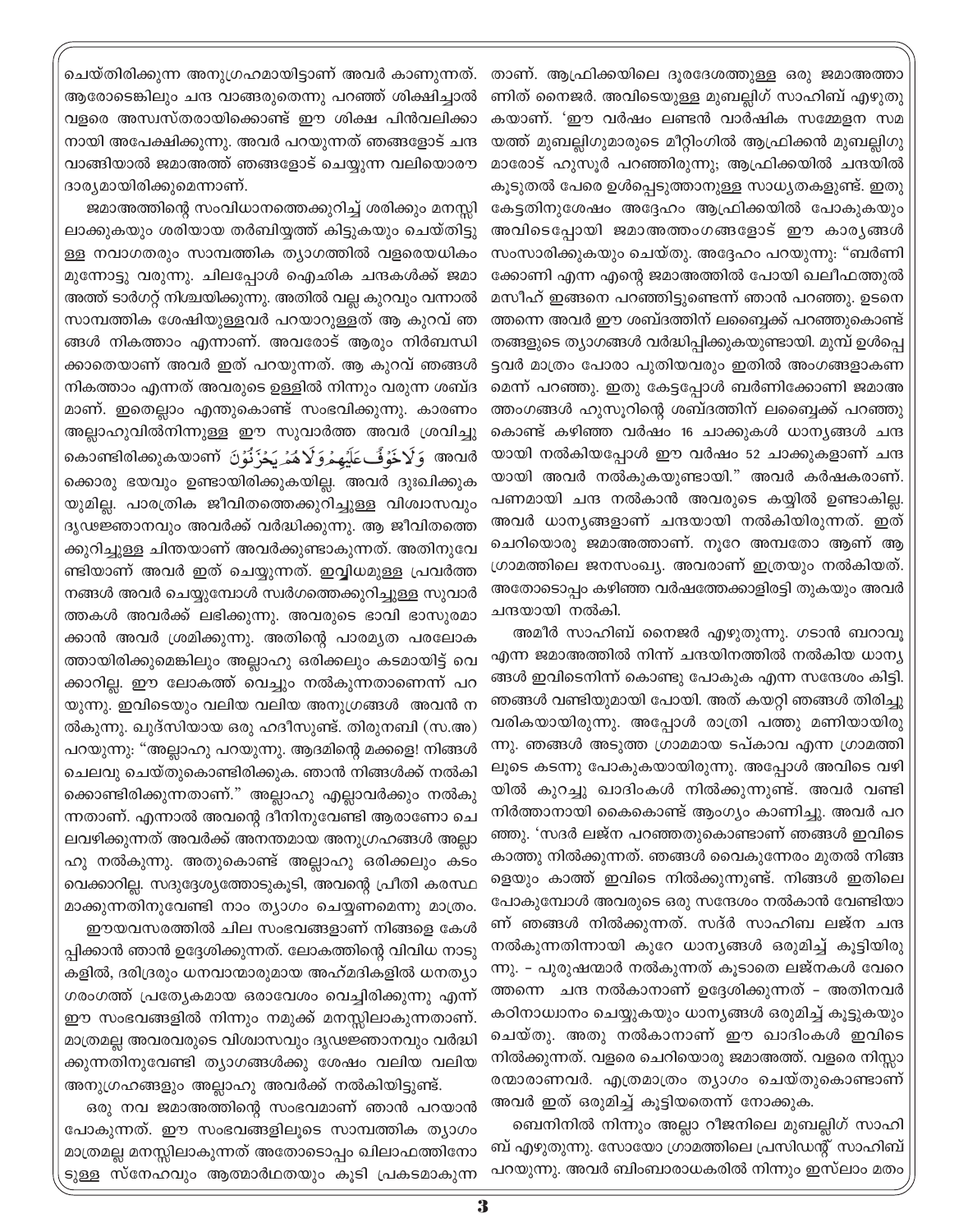കാരണമേയുള്ളൂ. അത് ചന്ദ നൽകുന്നു എന്നതാണ്. അഹ്മ ദിയ്യത്തിൽ പ്രവേശിച്ച് ചന്ദ നൽകാൻ തുടങ്ങിയതിനുശേഷം ഞങ്ങളുടെ അവസ്ഥ തന്നെ മാറിമറിഞ്ഞു. ചന്ദ നൽകാൻ തുടങ്ങിയപ്പോൾ ഞങ്ങളുടെ വിളവിൽ വർദ്ധനവുണ്ടായി. ഇതിനുമുമ്പ് ഈ രീതിയിൽ ഞങ്ങൾ കണ്ടിട്ടില്ല. ചന്ദ നൽ കുന്നതുകൊണ്ടുള്ള അനുഗ്രഹം അദ്ദേഹം പറയുന്നു, മുമ്പ് രണ്ട് ചാക്കാണ് ഞങ്ങൾ നൽകിയിരുന്നത്. ഇപ്പോൾ 7 ചാക്ക് ധാന്യങ്ങൾ ഞങ്ങൾക്ക് ചന്ദയായി നൽകാൻ സാധിച്ചു.

മൗലവിമാർ പറയാറുള്ളത്, പാവങ്ങൾക്ക് പൈസ നൽകി ആഫ്രിക്കയിലും ദരിദ്രനാടുകളിലും അഹ്മദികളാക്കുന്നു എന്നാണ്. എന്നാൽ ഇവർക്ക് ജമാഅത്താണോ പൈസ നൽ കുന്നത്? ഇവർ സ്വയം ത്യാഗം ചെയ്തുകൊണ്ട് ജമാഅ ത്തിന് പണം നൽകുകയാണ് ചെയ്യുന്നത്.

അമീർ സാഹിബ് മാലി എഴുതുന്നു: ഞങ്ങളുടെ ഒരു മുഅ ല്ലിം അബ്ദുൽ ഖാദർ സാഹിബ് പറയുന്നു, സനുത്തിഗ്ലാ എന്ന ജമാഅത്തിൽ അഹ്മദീ സ്ത്രീകളും പുരുഷന്മാരും വെവ്വേറെ കൃഷി ചന്ദ നൽകാൻ വേണ്ടി ചെയ്യുന്നു. അവർക്ക് സ്വയമായി കൃഷിയുണ്ട്, അതു കൂടാതെ ചന്ദ നൽകാൻ വേ ണ്ടി മാത്രം അവർ കൃഷി ചെയ്യുന്നു. സ്ത്രീകളും പുരുഷന്മാ രും വെവ്വേറെ കൃഷി ചന്ദ നൽകാനായി മാത്രം ചെയ്യുന്നു. അതിൽ നിന്നും കിട്ടുന്ന വരുമാനം പൂർണ്ണമായും ചന്ദ ഇന ത്തിൽ നൽകുന്നതാണ്. അവരിൽ നിന്നും 2011ലെ ചന്ദ വാ ങ്ങാൻ പോയപ്പോൾ പുരുഷന്മാരും സ്ത്രീകളും വേറെ വേറെ ചന്ദ നൽകി. അങ്ങനെ ചാക്ക് എണ്ണിനോക്കിയപ്പോൾ പുരു ഷന്മാരുടെത് കൂടുതലായിരുന്നു. ഞങ്ങൾ ചാക്കുകളെല്ലാം തന്നെ ലോഡ് ചെയ്ത് പോകാൻ തുടങ്ങിയപ്പോൾ, സ്ത്രീ കൾ പറഞ്ഞു 'നിങ്ങൾ പോകരുത്.' അവർ വീട്ടിൽ പോയി 2 ചാക്ക് കൂടുതൽ ധാന്യങ്ങൾ കൊണ്ടുവന്ന് കൊടുത്തു. പുരുഷന്മാരുടേത് ഒന്നര ചാക്ക് കുടുതലായിരുന്നു. ഇവർ രണ്ട് ചാക്ക് കൂടുതൽ നൽകി പുരുഷന്മാരെക്കാളും അര ചാക്ക് കൂടുതൽ കൊടുത്ത് മൂന്നിലെത്തുകയുണ്ടായി.

അമീർ സാഹിബ് മാലി എഴുതുന്നു, സയീദ് ഉത്തരാവു സാഹിബ് അദ്ദേഹം 6 മാസം മുമ്പാണ് ബൈഅത്ത് ചെയ് തത്. 7000 ഫ്രാങ്ക് ചന്ദയായി കൊടുത്തിരുന്നു. നമ്മുടെ മുഅ ല്ലിം വീണ്ടും അവരെ കാണാൻ പോയപ്പോൾ, അദ്ദേഹം പറയുകയുണ്ടായി; ബൈഅത്ത് ചെയ്ത് ചന്ദ കൊടുക്കു ന്നതിന് മുമ്പ് അദ്ദേഹവും അദ്ദേഹത്തിന്റെ ഭാര്യാമക്കളും എപ്പോഴും രോഗിയാകുമായിരുന്നു. മരുന്നിന് വേണ്ടി എത്രയോ പൈസ ഞങ്ങൾ ചിലവഴിക്കുമായിരുന്നു. ചന്ദ നൽകിയതിന് ശേഷം അദ്ദേഹത്തിന്റെ ഭാര്യയും മക്കളും എല്ലാം തന്നെ വളരെ ആരോഗ്യവാന്മാരാണ്. രോഗം വളരെ ത്യാഗത്തിന്റെ ഫലമായാണ് എനിക്കീ അനുഗ്രഹങ്ങൾ ലഭി കുറവാണ്. മരുന്നിന് വേണ്ടിയുള്ള ചെലവ് വളരെ കുറവാണ്. ഇതെല്ലാം തന്നെ ചന്ദയുടെ ബർക്കത്താണ്.

> അമീർ സാഹിബ് ഉഗാണ്ട എഴുതുന്നു, ജമാഅത്ത് വളരെ യധികം സാമ്പത്തികത്യാഗത്തിൽ മുന്നേറിക്കൊണ്ടിരിക്കു കയാണ്, ഞങ്ങളുടെ സുലൈമാൻ മഗാബി സാഹിബ് അമ്പാ ലയിൽ താമസക്കാരനാണ്. ചന്ദയിൽ വളരെ മുന്നേറുന്ന വ്യക്തിയാണ്. നവാഗതരുടെ പ്രദേശത്ത് വളരെ മനോഹ രമായ 2 പള്ളികൾ സ്ഥാപിച്ചു. ഒരു സ്കൂളിന്റെ ബ്ലോക്ക് പൂർണ്ണമായും നിർമ്മിച്ചു. 60 ലക്ഷം ശില്ലിംഗിന്റെ ത്യാഗം

സ്വീകരിച്ചവരാണ്. ബഹുദൈവങ്ങളുടെ മുമ്പാകെ കുമ്പിടുന്ന ഇവർ ഏകദൈവത്തിന്റെ മുമ്പിൽ കുമ്പിടുന്നവരായി മാറി. ചന്ദ വഖ്ഫ് ജദീദ് വാങ്ങാൻ വേണ്ടി അവിടെ പോയപ്പോൾ അദ്ദേഹം 450 ഫ്രാങ്ക് സീഫേ ചന്ദയായിട്ട് നൽകി. ഉച്ചക്ക് എന്ത് കഴിക്കും എന്നൊന്നും അവർ ചിന്തിച്ചില്ല. അദ്ദേഹ ത്തിന്റെ വീട്ടിൽ ഒന്നുമുണ്ടായിരുന്നില്ല. മോട്ടോർ സൈക്കിൾ റിക്ഷ ഓടിപ്പിക്കുന്ന ആളായിരുന്നു. ചന്ദ നൽകിയതിനു ശേഷം മോട്ടോർ സൈക്കിളുമായി പുറത്തേക്ക് പോയി. അല്ലാഹു വല്ലതും നൽകുമല്ലോ എന്ന പ്രതീക്ഷയിലാണ് പുറപ്പെട്ടത്. 'ഉച്ചക്കില്ലെങ്കിൽ വൈകുന്നേരമെങ്കിലും കഴിക്കാ മെല്ലോ. അതുകൊണ്ട് എന്ത് പ്രശ്നം വരാനാണ്.' അദ്ദേഹം മോട്ടോർ സൈക്കിളിൾ പെട്രോൾ നിറച്ചതും കടം വാങ്ങി യിട്ടാണ്. അദ്ദേഹം തിരിച്ചു വന്നപ്പോൾ ആയിരം ഫ്രാങ്ക് സീഫാ മുറബ്ബി സാഹിബിന്റെ കയ്യിൽ കൊടുത്തു. എന്നിട്ട് മുറബ്ബി സാഹിബിനോട് പറയുകയുണ്ടായി. ചന്ദ നൽകു മ്പോൾ ഉച്ചക്കുള്ള ഭക്ഷണത്തെക്കുറിച്ച് പോലും ഞാൻ ചിന്തിച്ചിരുന്നില്ല. മോട്ടോർ സൈക്കിൾ റിക്ഷയിൽ പെട്രോൾ നിറച്ചതും കടം വാങ്ങിയിട്ടാണ്. വെറും കയ്യോടെ പോയ ഞാൻ ഇപ്പോൾ നിറയേ കാഷുമായാണ് തിരിച്ചു വരുന്നത്. അല്ലാഹു അത്രയും യാത്രക്കാരെ എനിക്ക് നൽകുകയുണ്ടാ യി. രണ്ടായിരം ഫ്രാങ്ക് സീഫയുമായാണ് ഞാൻ തിരിച്ചു വന്നത്. കടം വീട്ടിയതിനുശേഷം അതിന്റെ പകുതി ചന്ദയി നത്തിൽ നൽകുകയാണ്.

അമീർ സാഹിബ് ബുൽക്കീനോ ഫാസു പറയുന്നു. ബോഗോ റീജനിലെ ഒരു നവ അഹ്മദി കമ്പോലെ സഈദ് സാഹിബ് പറയുന്നു. അദ്ദേഹം സാമ്പത്തിക പ്രയാസം കാര ണം മൂന്ന് മാസത്തെ ചന്ദ നൽകിയിരുന്നില്ല. ആ സമയത്ത് അദ്ദേഹത്തിന്റെ സാധനങ്ങൾ കളവു പോയി. യുവാവായ മകൻ രോഗിയായി. എല്ലാ രീതിയിലും ചികിത്സിച്ചു. പക്ഷെ സുഖം പ്രാപിച്ചിട്ടില്ല. അദ്ദേഹം പറയുകയാണ്. ഒരു രാത്രി അദ്ദേഹം ഹുസുറിനെ സ്വപ്നത്തിൽ കാണുകയാണ്. ഹുസുർ വന്ന് എന്നോട് പറഞ്ഞു. 'കുറേ മാസമായി നിങ്ങൾ ചന്ദ നൽകിയിട്ടില്ല.' അപ്പോൾ ഞാൻ സ്വപ്നത്തിൽ തന്നെ മറു പടി പറയുന്നു. 'ഇരുപത് ദിവസത്തിനുള്ളിൽ ഞാൻ ചന്ദ നൽകുന്നതാണ്.' അങ്ങനെ ഇരുപതു ദിവസത്തിനുള്ളിൽ പാടുപെട്ട് ഞാൻ ചന്ദ നൽകി. ആ ദിവസം തന്നെ എന്റെ മകൻ പൂർണ്ണാമയി സുഖം പ്രാപിച്ചു. സുഖം പ്രാപിച്ചു എന്ന് മാത്രമല്ല മുമ്പത്തേക്കാൾ നല്ല ജോലിയും അവനു ലഭിച്ചു. അതിന്റെ ബർക്കത്തുകൊണ്ട് എനിക്കും പുതിയ മോട്ടോർ സൈക്കിൾ വാങ്ങാനുള്ള തൗഫീഖ് അല്ലാഹു നൽകി. ഹുസൂർ പറഞ്ഞതു കാരണം ഞാൻ ചെയ്ത സാമ്പത്തിക ച്ചത്.' നവാഗതരുടെ ആവേശം ഒന്നു നോക്കുക.

ബുൽക്കീനോ ഫാസുവിലെ മുബല്ലിഗ് സാഹിബ് എഴു തുന്നു. നോക്കീ ബടാലാ എന്നത് ഈ റീജനിലെ ഒരു ഗ്രാമ മാണ്. അതിന്റെ പ്രസിഡന്റ് ജാലൂ സീത്താ സാഹിബ് പറ യുന്നു. അവർ കർഷകരാണ്. അഹ്മദിയ്യത്തിൽ പ്രവേശി ക്കുന്നതിനു മുമ്പും അവർ കൃഷി ചെയ്തിരുന്നു. എന്നാൽ അഹ്മദിയ്യത്തിൽ പ്രവേശിച്ചതിനുശേഷം ലഭിച്ചത്ര വിളവ് മുമ്പ് ലഭിച്ചിട്ടേ ഇല്ല. അവർ പറയുന്നു. ഇതിന് ഒരേ ഒരു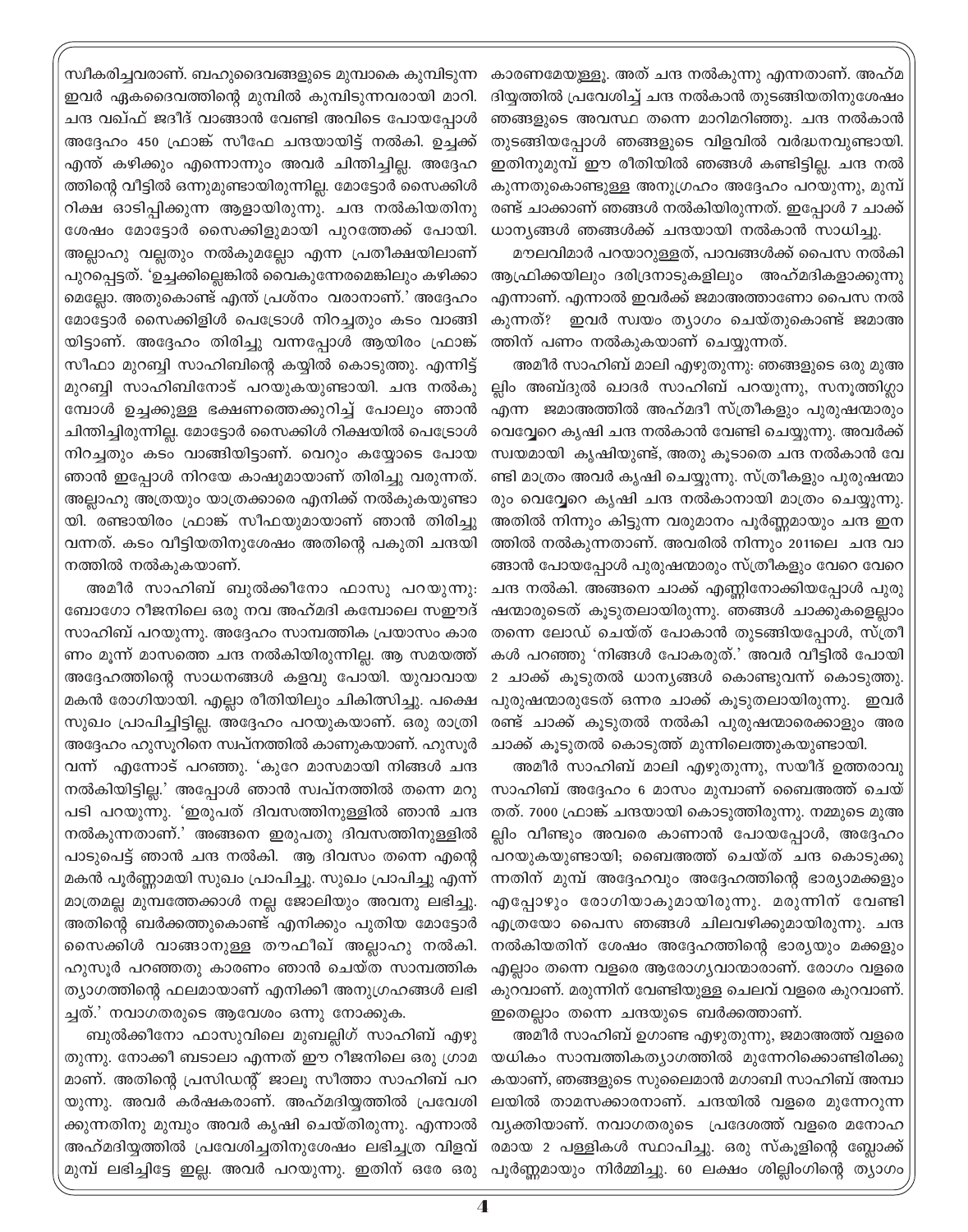മായിരുന്നു. മുഅല്ലിം സാഹിബ് പറയുന്നു, ഞാൻ അദ്ദേഹ ത്തോട് പറഞ്ഞു: അല്ലാഹുവിന്റെ മാർഗ്ഗത്തിൽ ചെലവ് ചെയ്യു മ്പോൾ എല്ലാ പ്രശ്നങ്ങളും പരിഹരിക്കപ്പെടുമെന്നാണ് ഞങ്ങളുടെ വിശ്വാസം. നിങ്ങൾ നേരത്തെ അഹ്മദിയാണ്. അതുകൊണ്ട് ചന്ദയുടെ കാര്യത്തിൽ നിങ്ങൾ ശ്രദ്ധിച്ചിട്ടി ല്ലല്ലോ. അതുകൊണ്ട് ചന്ദ നൽകുക. ഇതുകൊണ്ട് അല്ലാഹ് എല്ലാ പ്രയാസങ്ങളും ദൂരീകരിക്കുന്നതാണ്. അങ്ങനെ ഗാർബ സാഹിബ് വഖ്ഫെ ജദീദിന് 2000 ഫ്രാൻക്സ് സീഫെ നൽകി. അങ്ങനെ മൂന്ന് ദിവസം മുമ്പ് അദ്ദേഹത്തിന്റെ ഫോൺ വന്നു. അല്ലാഹു തആല ചന്ദയുടെ ബർക്കത്തു കൊണ്ട് എന്റെ കുട്ടിയെ അല്ലാഹു തിരിച്ചു നൽകി. എന്റെ ഭാര്യാപിതാവ് ആ കുട്ടിയെ കൊണ്ടു വന്ന് തന്നു. ഒരു പ്രതി ഫലവും അവർ ചോദിച്ചിട്ടില്ല. കുട്ടിയെ തിരിച്ചു തരികയാ ണെങ്കിൽ എത്ര പണം വേണമെങ്കിലും ഞാൻ നൽകാമെന്ന് നേരത്തെതന്നെ പറയുകയും ചെയ്തിരുന്നു. എന്നാൽ അ തൊന്നും അവർ ആവശ്യപ്പെട്ടിട്ടില്ല.

തൻസാനിയയിൽ നിന്നും അസൻ തൗഫീഖ് സാഹിബ് പറയുന്നു. അദ്ദേഹം വളരെ കുറഞ്ഞ ചന്ദയാണ് നൽകിയി രുന്നത്. മുബല്ലിഗ് സിൽസില അദ്ദേഹത്തെ നല്ല രീതിയിൽ കാര്യങ്ങൾ മനസ്സിലാക്കിക്കൊടുത്തു. വീട്ടിലേക്ക് ഭക്ഷണ ത്തിനായി ക്ഷണിക്കുകയും ചെയ്തു. ചന്ദയുടെ കാര്യങ്ങളും അതിന്റെ അനുഗ്രഹങ്ങളും പറഞ്ഞുകൊടുത്തു. അല്ലാഹു വിന്റെ അനുഗ്രഹത്താൽ അദ്ദേഹം കൃത്യമായി ചന്ദ നൽ കാൻ തുടങ്ങി. അങ്ങനെ അത് വർദ്ധിപ്പിച്ചുകൊണ്ടിരുന്നു. അദ്ദേഹം പറയുന്നു: ഇതിനുമുമ്പ് എനിക്ക് ഒരു സമ്പത്തും ഉണ്ടായിരുന്നില്ല. ഇപ്പോൾ അല്ലാഹുവിന്റെ അനുഗ്രഹത്താൽ ഞാൻ വസിയ്യത്ത് സംവിധാനത്തിൽ അംഗമാണ്. ചന്ദ നൽ കിയത് കാരണമായിട്ട് ഈ കുറച്ച് വർഷത്തിനുള്ളിൽ സൺ ഫ്ളവർ ഓയിലിന്റെ ഒരു മിൽ സ്ഥാപിച്ചു. വീടുണ്ടാക്കി. ഡോഡോമോ പട്ടണത്തിൽ മൂന്ന് ഫ്ളാറ്റ് വാങ്ങി. കുടുംബ ത്തിലെ അർഹരായ കുട്ടികൾക്ക് വിദ്യാഭ്യാസത്തിനുള്ള ധന സഹായം നൽകുന്നു. സ്വന്തം ചെലവിൽ പി.എച്ച്.ഡി. ചെ യ്യുന്നു. ഇതെല്ലാം തന്നെ അല്ലാഹുവിന്റെ പ്രത്യേക ഫള്ലും അതേപ്പോലെ തന്നെ ചന്ദയുടെ അനുഗ്രഹവുമാണ്.

ഇന്ത്യയിലെ ചില സംഭവങ്ങൾ കേൾപ്പിക്കാം. കോഴി ക്കോടുള്ള ഒരു വ്യക്തിയുടെ സംഭവമാണ് പറയുന്നത്. ഒരു വ്യക്തിയുടെ വഖ്ഫെ ജദീദിന്റെ ചന്ദ അല്ലാഹുവിന്റെ അനു ഗ്രഹത്താൻ 2,01000 രൂപയാണ്. അദ്ദേഹം ചന്ദയെല്ലാം എഴു തുന്നത് തന്റെ കഴിവിന്നതീതമായിട്ടാണ്. അദ്ദേഹം പറയാ റുള്ളത്, ഞാൻ ചന്ദ നൽകുമ്പോൾ അല്ലാഹു എന്റെ സാമ്പ ത്തിക ശേഷി വർദ്ധിപ്പിക്കുന്നുവെന്നാണ്. ഇതുകാരണം വ്യാപാരം നല്ലതുപോലെ വർദ്ധിക്കുമെന്ന് അദ്ദേഹത്തിന് പ്രതീക്ഷയുണ്ട്. സാമ്പത്തിക വർഷത്തിന്റെ അവസാന ത്തിൽ വഖ്ഫെ ജദീദിന്റെ ഇൻസ്പെക്ടർ ചന്ദ പിരിക്കാ നായി പോയപ്പോൾ ആ വ്യക്തി അദ്ദേഹത്തോട് പറഞ്ഞു; നിങ്ങൾ പ്രത്യേകം ദുആ ചെയ്യണം. എന്റെ എക്കൗണ്ടിൽ പൈസയേ ഇല്ല. എന്നാൽ സാമ്പത്തിക വർഷം അവസാനി ക്കാൻ കുറച്ച് ദിവസമേ ബാക്കിയുള്ളൂ. ഏതായാലും അദ്ദേഹം ചെക്കെഴുതിക്കൊടുത്തു. തുടർന്ന് അല്ലാഹു ഫള്ല് പേക്ഷിച്ചു. അപ്പോൾ വഖ്ഫെ ജദീദിന്റെ സാമ്പത്തിക വർഷ ചെയ്യുകയും ഈ വർഷത്തിന്റെ അവസാനമായപ്പോൾ

അദ്ദേഹം ചെയ്യുകയുണ്ടായി. ആദ്യം ഒരു പള്ളിയുണ്ടാക്കാ നാണ് ഇദ്ദേഹത്തോട് പറഞ്ഞിരുന്നത്, ഇദ്ദേഹം സ്വയം പറ യുന്നു, ഞാൻ സാമ്പത്തിക ത്യാഗം ചെയ്യാൻ തുടങ്ങിയതു മുതൽ എവിടെ നിന്നാണ് അല്ലാഹു ഇത്രയും അധികം പണം നൽകുന്നത് എന്ന് എനിക്കറിയുന്നില്ല.

അമീർ സാഹിബ് ഗാമ്പിയ എഴുതുന്നു; ഒരു സുഹൃത്ത് അബ്ദുല്ലാഹ് മലാജോ സാഹിബ് അൽ ഹാജ് ചന്ദ വഖ്ഫെ ജദീദ് ആദ്യം നൽകിയിരുന്നു. രണ്ടാം പ്രാവശ്യം അദ്ദേഹ ത്തോട് പറഞ്ഞപ്പോൾ, മുമ്പത്തെക്കാൾ കൂടുതലായി അദ്ദേ ഹം നൽകുകയുണ്ടായി. എന്നാൽ അദ്ദേഹം രണ്ടാം പ്രാവ ശ്യവും ചന്ദ കൊടുത്തിട്ടുണ്ട് എന്ന് അറിഞ്ഞപ്പോൾ അദ്ദേഹം സന്തോഷത്തോടു കൂടി പറഞ്ഞത്, ഇതും ഹുസൂറിന്റെ പ്രത്യേകമായ പദ്ധതിയാണ്. എത്ര നൽകിയാലും കുറവാ ണെന്ന് പറയുകയുണ്ടായി.

ലിയോ റീജൺ ബുൽക്കിനോഫാസുവിന്റെ മുബല്ലിഗ് എഴുതുന്നു. 2012 ഒക്ടോബർ 10 ന് ബക്കാഗോ അഗാമി എന്നു ള്ള ഒരാൾ മിഷൻഹൗസിൽ വന്നിട്ട് പറഞ്ഞു. ഞാൻ കൃത്യ മായി നിത്യവും റേഡിയോ അഹ്മദിയ്യാ കേൾക്കാറുണ്ട്. ഈ യൊരു സ്റ്റേഷൻ മാത്രമാണ് എന്റെ വീട്ടിൽ ഓണായി കിട ക്കാറുള്ളത്. ഇത് ഇസ്ലാമിന് വേണ്ടി വളരെയധികം സേവ നം ചെയ്യുന്നുണ്ട്. നന്ദിപ്രകടനമായിട്ട് എനിക്ക് മറ്റൊന്നും ചെയ്യാൻ സാധ്യമല്ല. ഇതിന് വേണ്ടി ചെറിയൊരു സംഭാവന നൽകാൻ ഞാൻ ആഗ്രഹിക്കുന്നു. ഒരു ലക്ഷം ഫ്രാൻസ് സീവാ അദ്ദേഹം നൽകി. കർഷകർക്ക് ഇത്രയും വലിയ സംഖ്യ നൽകുക എന്നുള്ളത് വളരെയധികം പ്രയാസമുള്ള കാര്യമാണ്. അദ്ദേഹത്തിന് ജമാഅത്തിന്റെ സംവിധാനമെ ല്ലാം പറഞ്ഞ് മനസ്സിലാക്കിക്കൊടുത്തു. അതോടൊപ്പം നൽ കിയ ചന്ദയുടെ റസീപ്റ്റും കൊടുത്തു. അദ്ദേഹം അഹ്മദിയാ യിരുന്നില്ല. അനഹ്മദികളിലും ഇങ്ങനെയുള്ള സ്വാധീനം ഉണ്ടാകുന്നു. അദ്ദേഹം പറയുന്നു, നിങ്ങൾ ഇസ്ലാമിന് വള രെയധികം തബ്ലീഗ് ചെയ്യാറുണ്ട് അതുകൊണ്ടാണ് ഇത് നൽകുന്നത്. എന്നാൽ ജമാഅത്തിന്റെ സാമ്പത്തിക സംവി ധാനം പറഞ്ഞ് കൊടുത്തപ്പേൾ അദ്ദേഹം പറഞ്ഞു 'എനിക്ക് ജമാഅത്തിന്റെ സത്യത മനസ്സിലായി. ഇതിനു മുമ്പും എത്ര യോ ചന്ദ ഞാൻ നൽകിയിട്ടുണ്ട്. എന്നാൽ വിശുദ്ധമായി രിക്കുന്ന സാമ്പത്തിക സംവിധാനം അഹ്മദിയ്യാ ജമാഅ ത്തിൽ മാത്രമാണ് എനിക്ക് കാണാൻ സാധിച്ചത്.

ബെനിയിൽ നിന്നും ലോക്കൽ മുബല്ലിഗ് സക്കരിയാരാ യിമി സാഹിബ് വിവരിക്കുന്നു, ഇക്ബി ഗ്രാമത്തിലെ ഗർബ ഇബ്രാഹീം സാഹിബിന്റെ ഗർഭിണിയായ ഭാര്യയെ വീട്ടുകാർ ചില പ്രശ്നം കാരണം അവരുടെ വീട്ടിൽ കൊണ്ടുപ്പോയി. പ്രസവം അവിടെ നടന്നു. മകൻ ജനിച്ചു. കുട്ടിയെ തിരിച്ചു കിട്ടാൻ വേണ്ടി കുറേയധികം അദ്ദേഹം പരിശ്രമിച്ചു. വർഷ ങ്ങളോളം കേസ്സുമായി നടന്നു. പക്ഷെ പരാജയമായിരുന്നു അദ്ദേഹത്തിന് നേരിട്ടിരുന്നത്. അഞ്ച് വർഷം മുമ്പാണ് അദ്ദേ ഹം അഹ്മദിയായത്. അദ്ദേഹം നേരിടുന്ന ഈ അവസ്ഥ യൊന്നും പറഞ്ഞിരുന്നില്ല. എന്നാൽ കേസും പരാജയപ്പെ ട്ടപ്പോൾ അദ്ദേഹം മുഅല്ലിം സാഹിബിന്റെ അടുത്ത് വന്നു കൊണ്ട് കഥകളെല്ലാം തന്നെ പറഞ്ഞു. എന്നിട്ട് ദുആക്ക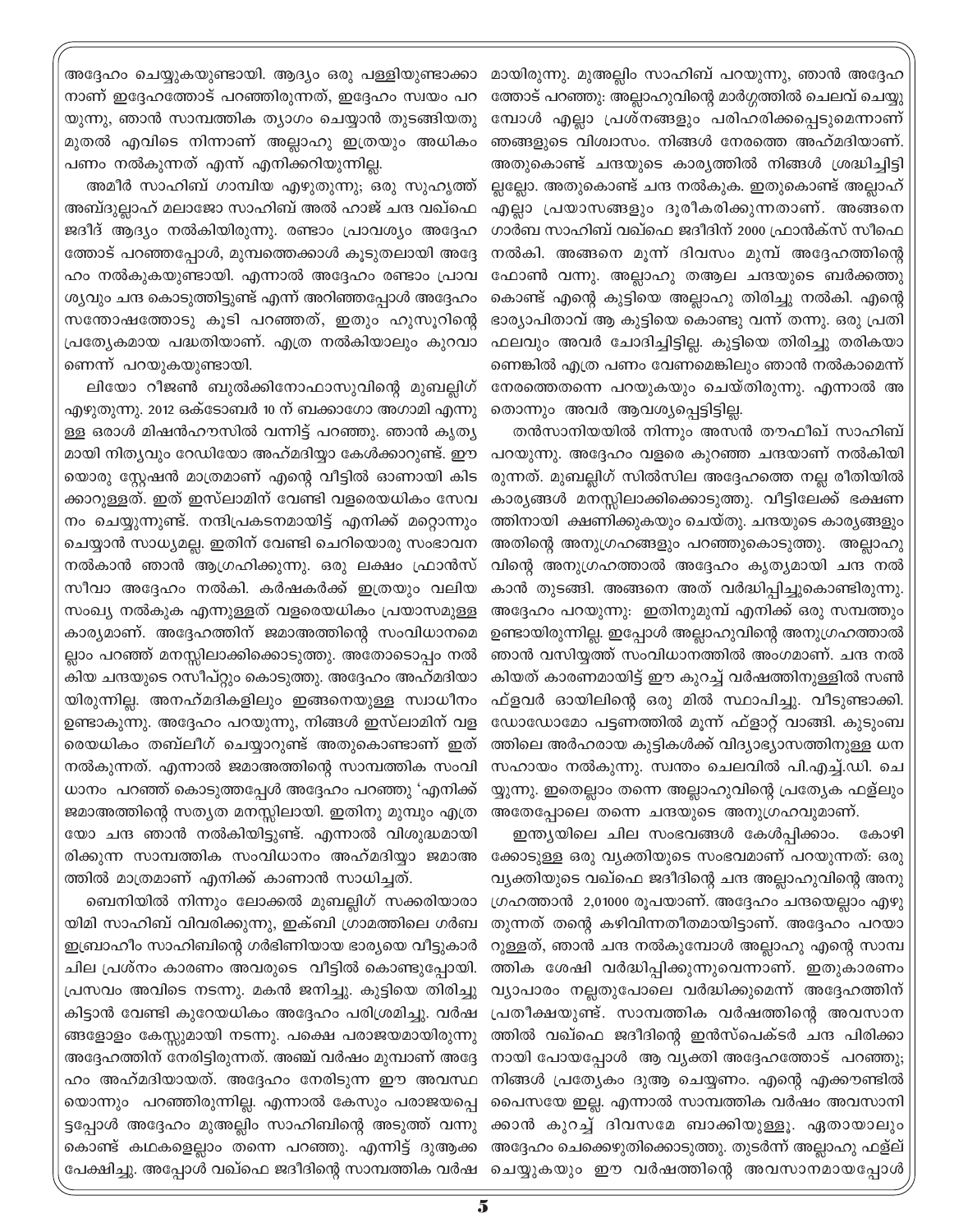അദ്ദേഹത്തിന്റെ ആ ചെക്ക് മാറി കിട്ടുകയും ചെയ്തു. ഇന്ത്യയിൽ കേരളത്തിലെ കരുളായിയിലുള്ള റഹ്മാൻ സാഹിബിന്റെ സംഭവമാണ് അടുത്തത്. അദ്ദേഹം മൂസി യാണ്. ഇൻസ്പെക്ടർ പറയുന്നു, വളരെ ആവേശത്തോ ടെയാണ് ഇദ്ദേഹം ചന്ദ നൽകാറുള്ളത്. ഓരോ ചന്ദയ്ക്കും വേണ്ടി പ്രത്യേകം പ്രത്യേകം പാട്ടകൾ അദ്ദേഹം വെച്ചിട്ടുണ്. ഒരു പാട്ട എന്റെ മുന്നിൽ തുറന്നു. ഭാരൃയോട് പറഞ്ഞു, 'നിന്റെ പേഴ്സ് തുറക്കുക. അതിൽ നിന്നും പണം വാങ്ങി വാഗ്ദാനം പൂർത്തിയാക്കിയതിനു ശേഷം 1,75,000 രൂപ കൂടു തൽ നൽകി. അല്ലാഹുവിന്റെ അനുഗ്രഹത്താൽ അദ്ദേഹം 7,80,000 രൂപ ചന്ദ വഖ്ഫെ ജദീദ് നൽകിയിട്ടുണ്ട്. ഇന്ത്യയിൽ മുമ്പൊന്നും ഇതിലേക്ക് വലിയ ശ്രദ്ധയും താത്പര്യവും ഉണ്ടായിരുന്നില്ല. എന്നാൽ ഇപ്പോൾ നല്ല ശ്രദ്ധ വന്നിരി ക്കുന്നു.

ഇഖ്ബാൽ സാഹിബ് കണ്ഠോരി, ഇൻസ്പെക്ടർ വഖ് ഫെ ജദീദ് ആന്ദ്രപ്രദേശ് എഴുതുന്നു: ജഡ്ചർല ജമാഅ ത്തിൽ ഒരു സഹോദരനുണ്ട്. 25 വയസ്സാണ് പ്രായം. അല്ലാ ഹുവിന്റെ അനുഗ്രഹത്താൽ സാമ്പത്തിക ത്യാഗത്തിൽ ആന്ധ്രസ്കേറ്റിൽ ഒന്നാം നമ്പറാണദ്ദേഹം. 2011 വർഷത്തേക്ക് 68,000 രൂപയാണ് അദ്ദേഹം വാഗ്ദാനം എഴുതിയിരുന്നത്. സാമ്പത്തിക മാന്ദ്യം കാരണം വളരെയധികം പരിശ്രമിച്ചിട്ടും അദ്ദേഹത്തിനത് കൃത്യ സമയത്ത് അത് അടക്കാൻ സാധി ച്ചിട്ടില്ല. വളരെയധികം നാണിച്ച് നിൽക്കുകയായിരുന്നു അദ്ദേ ഹം. വാഗ്ദാനം ചെയ്തെങ്കിലും സാമ്പത്തിക പ്രയാസം കാരണം അത് അടക്കാൻ സാധിച്ചിട്ടില്ല. ചില സുഹൃത്തുക്കൾ അദ്ദേഹത്തോട് പറഞ്ഞു, നിങ്ങൾ കേന്ദത്തിലേക്ക് മാപ്പിന് എഴുതുക . എന്നാൽ അദ്ദേഹം വളരെ ആവേശഭരിതനായി ചന്ദ നൽകുന്ന ആളായിരുന്നു. അദ്ദേഹം പറഞ്ഞു, അല്ലാ ഹുവിന് വേണ്ടി, ഈ പ്രസ്ഥാനത്തിന് വേണ്ടിയാണ് ഈ വാഗ്ദാനം എഴുതിയത്. അല്ലാഹു എനിക്കത് പൂർത്തിയാക്കി തരുന്നതാണ്. 2012 ൽ വീണ്ടും ഇൻസ്പെക്ടർ അവിടെ വാഗ് ദാനം വാങ്ങാൻ പോയി. അപ്പോൾ അദ്ദേഹം കഴിഞ്ഞ വർ ഷത്തെ അപേക്ഷിച്ച് 77,000 രൂപയാണ് എഴുതിയത്. ആ സമ യത്തും സാമ്പത്തിക ബുദ്ധിമുട്ടിലായിരുന്നു. ഇസ്പെക്ടർ പറയുന്നു: മെയ് മാസത്തിൽ ഞാൻ ചന്ദ പിരിക്കാൻ വേണ്ടി പോയപ്പോൾ കഴിഞ്ഞ വർഷത്തെ ബാലൻസും ഈ വർഷ ത്തെ വാഗ്ദാനവും കൂടാതെ 24000 രൂപ കൂടുതൽ നൽകുക യുണ്ടായി. അദ്ദേഹം പറയുന്നു: 'ചന്ദയുടെ ബർക്കത്തും ഖലീഫയുടെ ദുആയുടെ ഫലവുമാണിത്. ഈ സാമ്പത്തിക പ്രയാസത്തിൽ നിന്നും എനിക്ക് മോചനം ലഭിച്ചു. അങ്ങനെ രണ്ടു വർഷത്തെ ചന്ദയും ഞാൻ ഈ വർഷം കൊടുത്തു വീട്ടുകയാണ്.

ഇന്ത്യയിൽ നിന്നുള്ള മറ്റൊരു സംഭവം ഇൻസ്പെക്ടർ വഖ്ഫെ ജദീദ് ഐ. ആർ. അൻസാർ സാഹിബ് എഴുതുന്നു; വഖ്ഫെ ജദീദ് സന്ദർശന വേളയിൽ ഞാൻ തമിഴ്നാട്ടിലെ കോയമ്പത്തൂർ ജമാഅത്തിൽ എത്തി. ബഡ്ജറ്റ് ഉണ്ടാക്കാൻ വേണ്ടിയായിരുന്നു പോയത്. നാസിം സാഹിബ് മാൽ വഖ്ഫെ ജദീദും എന്നോടൊപ്പമുണ്ടായിരുന്നു. ഉച്ച ഭക്ഷണം ഒരാളുടെ വീട്ടിലായിരുന്നു. സുലൈമാൻ സാഹിബ് എന്നാണ് അദ്ദേഹത്തിന്റെ പേര്. അദ്ദേഹം ഒരു മുഖ്ലിസ് ഴ്ചക്ക് ശേഷം ജർമ്മനിയിലേക്ക് പോവുകയും ചെയ്തു.

അഹ്മദിയാണ്. അദ്ദേഹത്തിന്റെ 2011 ലെ വഖ്ഫെ ജദീദ് വാഗ്ദാനം 1,60,000 രൂപയായിരുന്നു. വളരെ പ്രയാസപ്പെട്ടാണ് വർഷാവസാനം അദ്ദേഹം ചന്ദ അടച്ചു തീർത്തത്. ഈ വർഷം അദ്ദേഹത്തിന്റെ ബഡ്ജറ്റ് സന്തോഷത്തോടു കൂടി 5,50,0000ൂപ എഴുതാൻ വേണ്ടി പറഞ്ഞു. ഇതു കേട്ടപ്പോൾ പെട്ടെന്നെനിക്ക് ഭയമാണ് തോന്നിയത്. 1,60,000 രൂപതന്നെ അടക്കാൻ വളരെ പ്രയാസപ്പെട്ട വ്യക്തി അതിനെക്കാളും മൂന്നിരട്ടി വർദ്ധിപ്പിച്ച് എങ്ങനെയാണ് അത് പൂർത്തിയാക്കുക. നാസിം സാഹിബ് എന്റെ കൂടെയുണ്ടായിരുന്നതുകൊണ്ട് എഴുതുകയല്ലാതെ മറ്റ് നിവൃത്തിയൊന്നും എനിക്കില്ലാ യിരുന്നു. ഭക്ഷണം കഴിച്ച് ദുആ ചെയ്ത് ഞങ്ങൾ അവിടെ നിന്നും പുറത്ത് പോന്നു. സദ്ർ സാഹിബിനൊപ്പം മറ്റൊരു വീട്ടിലേക്ക് ഞങ്ങൾ പോയി. അരമണിക്കൂറിന് ശേഷം ഞാനും നാസിം സാഹിബും സദ്ർ സാഹിബിനൊപ്പം പള്ളി അവിടെ എത്തിയപ്പോൾ മുൻ പറഞ്ഞ വ്യ യിലെത്തി. ക്തിയും പള്ളിയുടെ മുന്നിൽ നിൽക്കുന്നുണ്ടായിരുന്നു. ഞാനും നാസിം സാഹിബും കാറിൽ ഇരിക്കുകയായിരുന്നു. സുലൈമാൻ സാഹിബ് വന്നുകൊണ്ട് പ്ലാസ്റ്റിക്കിന്റെ ഒരു കവർ നൽകി. എന്നിട്ട് പറഞ്ഞു: "ഭക്ഷണത്തിന് ശേഷം അൽ പ്പം മിഠായിയും കുടി കഴിക്കേണ്ടതാണ്". അപ്പോൾ ഇൻസ് പെക്ടർ സാഹിബ് പറഞ്ഞു: "നാസിം സാഹിബ് മാലിന് ഷുഗറാണ്. അദ്ദേഹം മിഠായി തിന്നില്ല. ഞാൻ തിന്നോളാം." നാസിം സാഹിബ് എനിക്ക് ആ കവർ നൽകുകയായിരുന്നു. സുലൈമാൻ സാഹിബ് പറയുകയുണ്ടായി; അപ്പോൾ "മൗലവി സാഹിബ്! ഇത് തുറന്ന് ദുആ ചെയ്തിട്ട് കൊടു ക്കുക." അപ്പോൾ മൗലവി സാഹിബ് ആ കവർ തുറന്നപ്പോൾ ഒന്നും മിണ്ടാതെ സ്തബ്ദനായി നിന്നുപോയി. ഞാൻ ചോ ദിച്ചു, എന്താണെന്ന്? അപ്പോൾ അദ്ദേഹം സ്തബ്ദനായി നിൽക്കുകയാണ്. ഉടനെത്തന്നെ നാസിം സാഹിബ് ആ കവർ ഇൻസ്പെക്ടർ സാഹിബിന് നല്കി. ഇൻസ്പെക്ടർ സാ ഹിബ് പറയുന്നു; ഞാനത് തുറന്ന് നോക്കിയപ്പോൾ അതിൽ 5,50,000 രൂപയുണ്ടായിരുന്നു. അപ്പോൾ എന്റെ കണ്ണിൽ നിന്നും കണ്ണുനീർ ഒഴുകി. ഞാൻ അദ്ദേഹത്തിന് വേണ്ടി ദുആയും ചെയ്തുകൊണ്ടിരുന്നു. അല്ലാഹു ഏത് രീതിയി ലാണ് അദ്ദേഹത്തിന് വാഗ്ദാനം പൂർത്തിയാക്കാൻ ഈ സംവിധാനം ഒരുക്കിയത് എന്നോർത്തുപോയി. അങ്ങനെ അദ്ദേഹം പൂർണ്ണമായും ചന്ദ അടച്ചുതീർക്കുകയും ചെയ്തു. സദ്ർ സാഹിബ് ബ്രാമ്ടൺ കനഡ പറയുന്നു, യു.എസ്.

എ കാനഡയിൽ നിന്നും ഇവിടെ ഒരാൾ വന്നതായിരുന്നു . റഫ്യൂജി ആയിക്കൊണ്ടാണ് വന്നത്. അതേപ്പോലെതന്നെ അദ്ദേഹത്തിന് അസൈലം കേസ് നടത്താൻ വളരെ പ്രയാ സമായിരുന്നു. അദ്ദേഹത്തിന്റെ മാതാവിനെ ജർമ്മനിയിലേ ക്ക് അയക്കാന് വേണ്ടി 5000 ഡോളർ അദ്ദേഹം സ്വരുക്കൂട്ടി യിരുന്നു. അദ്ദേഹത്തോട് ചന്ദ ചോദിച്ചപ്പോൾ അദ്ദേഹം 5000 ഡോളർ നൽകി. എന്നു മാത്രമല്ല അതിനെക്കാളും കൂടുതലാ യിട്ടുള്ള പൈസ നൽകുകയുണ്ടായി. അതിനു പകരമായിട്ട് അല്ലാഹു അദ്ദേഹത്തിന് വളരെ നല്ല അനുഗ്രഹങ്ങൾ നൽകു കയും അദ്ദേഹത്തിന്റെ അസൈലം കേസ് പ്രയാസമില്ലാതെ പരിഹരിക്കപ്പെടുകയുണ്ടായി. മാത്രമല്ല അവരുടെ ഉമ്മ ഒരാ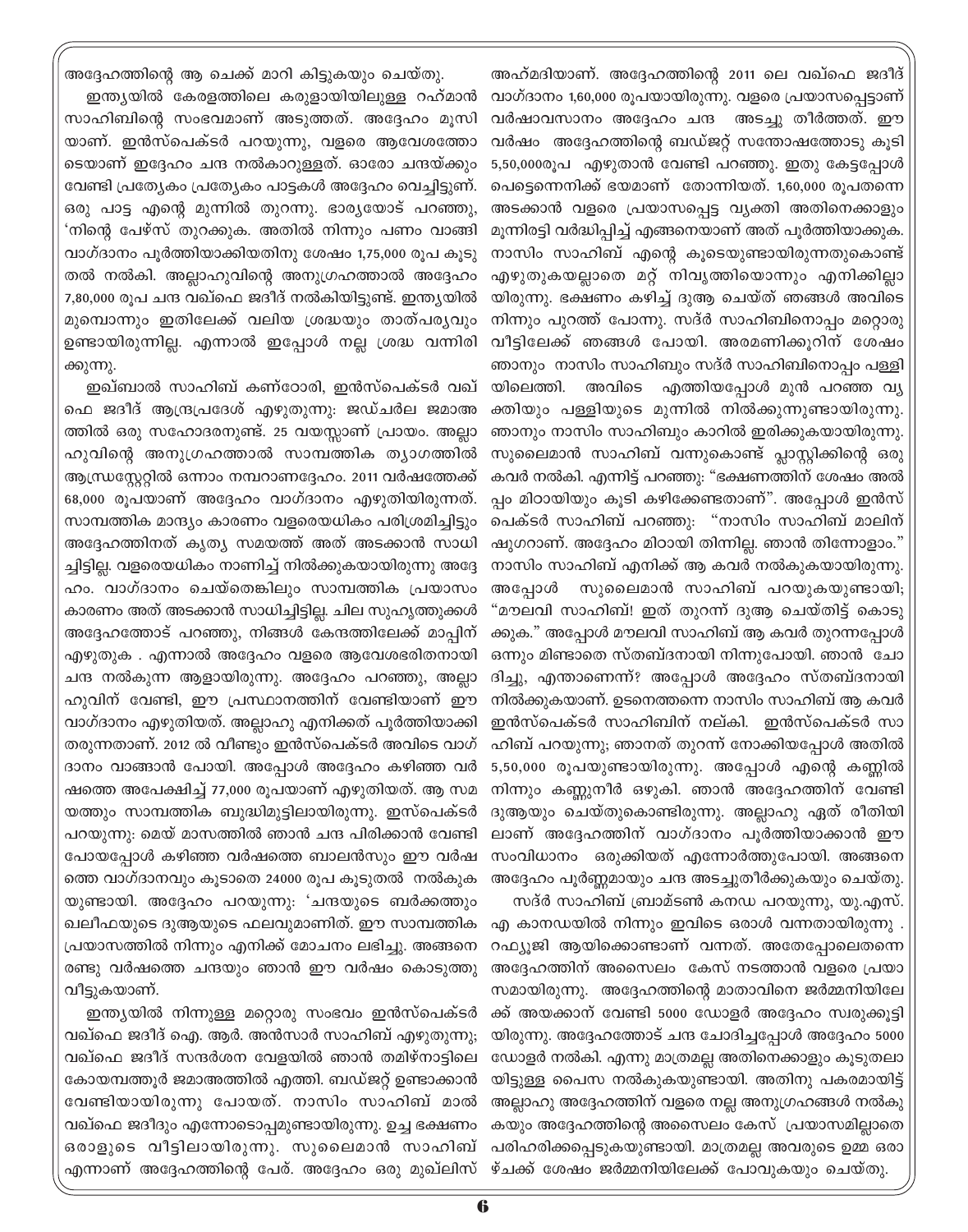നോർവെ അമീർ സാഹിബ് പറയുന്നു; ഒരു ദിവസം മസ് ജിദ് ബൈത്തു നസറിനെ സംബന്ധിച്ച് ലോക്കൽ ജമാഅ ത്തംഗങ്ങളെ ഉദ്ബോധിപ്പിക്കുകയുണ്ടായി. നല്ല മഞ്ഞ് പെ യ്യുന്ന കാലമായിരുന്നു. അബ്ദുറഹീം മഹ്ദീ സാഹിബ് മർ ഹും അപ്പോൾ പള്ളിയിൽ വന്നു. എന്നിട്ട് അദ്ദേഹം പറഞ്ഞു, 70,000 കർവൻസ് തുക അദ്ദേഹത്തിന്റെ കയ്യിലുണ്ട്. അത് ഞാൻ പള്ളിക്ക് വേണ്ടി നൽകാൻ ഉദ്ദേശിക്കുകയാണ്. ഇങ്ങ നെ ചിലർ യാതൊന്നും ചിന്തിക്കാതെ സ്വതന്ത്രരായി അല്ലാ ഹുവിന് വേണ്ടി അവർ ധനത്യാഗം ചെയ്യുന്നു. സദുദ്ദേശ്യ ത്തോടു കൂടി ചെയ്താൽ അത് അല്ലാഹു സ്വീകരിക്കുമെന്ന് അവർക്കറിയാം. അതോടൊപ്പം തന്നെ അല്ലാഹു അതിനുള്ള പ്രതിഫലം നൽകുമെന്നും അവർക്കറിയാം.

ചില സംഭവങ്ങളാണ് ഞാനിപ്പോൾ വിവരിച്ചത്. ത്യാഗ ത്തിന്റെ അനന്തമായ ഒരു ശൃംഖലയണിത്. ഇവർ ധന ത്യാഗം ചെയ്യുമെന്ന് പ്രതിജ്ഞ ചെയ്ത് അത് പുർത്തിയാ ക്കാൻ വേണ്ടി എല്ലാ പ്രയാസങ്ങളും ചെയ്യുന്നു.

നിങ്ങൾക്കെല്ലാവർക്കും അറിയുന്നതുപോലെ ജനുവരി യുടെ ആദ്യവാരത്തിൽ വഖ്ഫെ ജദീദിന്റെ പുതുവർഷ പ്രഖ്യാപനമാണ് ഞാൻ നടത്താറാണുള്ളത്. ഇന്ന് വഖ്ഫ് ജദീദിന്റെ 56-ാം വർഷ പ്രഖ്യാപനം നടത്തുകയാണ്. അതോടൊപ്പം തന്നെ കഴിഞ്ഞ വർഷത്തെ ചില റിപ്പോർ ട്ടുകളും നിങ്ങളുടെ മൂമ്പാകെ വെക്കുന്നതാണ്. അല്ലാഹു വിന്റെ അനുഗ്രഹത്താൽ 55–ാം വർഷം അതായത് കഴിഞ്ഞ ഡിസംമ്പർ 31ന് അവസാനിച്ച വർഷം 50,10,000 പൗണ്ടിന്റെ ത്യാഗമാണ് ജമാഅത്ത് സമർപ്പിച്ചത്. ഇത് കഴിഞ്ഞ വർ ഷത്തെ അപേക്ഷിച്ച് 3,17,000 പൗണ്ട് കൂടുതലാണ്. പാകി സ്ഥാൻ അവരുടെ ഒന്നാം സ്ഥാനം തന്നെ നിലനിർത്തിയി രിക്കുന്നു. പാകിസ്ഥാന് പുറത്തുള്ള രാഷ്ട്രങ്ങളെ നോക്കുക യാണെങ്കിൽ ഒന്നാം സ്ഥാനത്തിന് അർഹമായിരിക്കുന്നത് ബ്രിട്ടനാണ്. നിങ്ങൾക്കും (ഇവിടെയിരിക്കുന്നവർക്കും) സന്തോഷത്തിനുള്ള ഒരവസരമാണിത്. കാരണം നിങ്ങൾ വഖ്ഫെ ജദീദിൽ ഒന്നാം സ്ഥാനത്തെത്തിയിരിക്കുന്നു. (പാകിസ്ഥാനെ വിട്ടുകൊണ്ട്). അമേരിക്ക രണ്ടാം സ്ഥാനം, ജർമ്മനി മൂന്ന്, കനഡ നാല്, ഇന്ത്യ അഞ്ച്, ഓസ്റ്റ്ട്രേലിയ ആറ്, ഇന്തേനേഷ്യ ഏഴ്, വെൽജിയം എട്ട്, മിഡിൽ ഈസ്റ്റിലെ ഒരു ജമാഅത്ത് ഒമ്പത്, സ്വിറ്റ്സർലന്റ് പത്ത്.

കറൻസിയുടെ അടിസ്ഥാനത്തിൽ കഴിഞ്ഞ വർഷത്തെ അപേക്ഷിച്ച് വസൂലിയിൽ പ്രകടനമായ വർദ്ധനവ് ഉണ്ടായത് മൂന്ന് ജമാഅത്തുകളിലാണ്. ഓസ്റ്റ്ട്രേലിയ 43.5 ശതമാനം, ഇന്ത്യയിൽ 31.5 ശതമാനം, ഇന്തേനേഷ്യയിൽ 25.19 ശത മാനം. ഫ്രാൻസ്, നോർവെ, തുർക്കി എന്നിവരും കഴിഞ്ഞ വർഷത്തെ അപേക്ഷിച്ച് നല്ല വർദ്ധന് വരുത്തിയിട്ടുണ്ട്. പർ ഹെഡ് കണക്കനുസരിച്ച് സുപ്രധാന ജമാഅത്തുകൾ അമേ രിക്ക ഒന്നാം സ്ഥാനം. പാക്കിസ്ഥാനെ ഒഴിവാക്കി മൊത്തം വരവ് വെച്ചു നോക്കുമ്പോൾ ഇവർ രണ്ടാം സ്ഥാനത്താണ്. എന്നാൽ പെർ ഹെഡ് വെച്ച് നോക്കുമ്പോൾ ഒന്നാം സ്ഥാന ത്താണിവർ. 88 പൗണ്ട് പെർ ഹെഡാണ്. സ്വിറ്റ്സർലന്റ് 55 പൗണ്ട് പെർ ഹെഡ്, ബ്രിട്ടന്റെത് 40 പൗണ്ട് പെർ ഹെഡ്, ബെൽജിയം 39 പൗണ്ട് പെർ ഹെഡ്. കനഡ 32 പൗണ്ട് പെർ ഹെഡ്.

ഈ വർഷം പുതുതായി അംഗങ്ങളെ ചേർക്കാൻ വേണ്ടി ഞാൻ പറഞ്ഞിരുന്നു, അല്ലാഹുവിന്റെ അനുഗ്രഹത്താൽ ആഫ്രിക്കൻ നാടുകൾ ഇതിൽ പ്രത്യേകം ശ്രദ്ധിച്ചു. വഖ്ഫെ ജദീദിൽ പങ്കാളികളായവരുടെ മൊത്തം കണക്ക് 10,13,112 ആണ്. കഴിഞ്ഞ വർഷം ഇത് 6,90,000 ആയിരുന്നു. 3,27,000 ആളുകളാണ് പുതുതായി ഇപ്പോൾ ചേർന്നിരിക്കുന്നത്. മാശാ അല്ലാഹ്. യഥാർത്ഥത്തിൽ ഇതാണ് വേണ്ടത്. ഇതിൽ പങ്കാളികളാകുന്നവരുടെ അംഗസംഖ്യയാണ് വർദ്ധിപ്പിക്കേ ണ്ടത്. ഓരോരുത്തരുടെയും വിശ്വാസത്തിലും ദൃഢജ്ഞാന ത്തിലും വർദ്ധനവുണ്ടാകുന്നതാണ്. ഈ വർഷം പുതുതായി അംഗങ്ങൾ ചേർന്നതിൽ ആഫ്രിക്കൻ രാജ്യങ്ങളിൽ നൈ ജീരിയ ഒന്നാം സ്ഥാനം, ഘാന രണ്ട്, സറലിയോൺ, ബെ നിൻ, നൈജർ, ബുൽക്കിനോഫാസു, ഐവറിക്കോസ്റ്റ്. ചെറി യ നാടുകളിൽ കാമറൂൻ, സെനിഗൾ, മാലി, തോഗോ, കനി ഗറി എന്നിവരും വർദ്ധനവ് വരുത്തിയിട്ടുണ്ട്.

മറ്റു നാടുകളിൽ ജർമ്മനിയും ബ്രിട്ടനും കൂടുതൽ വർ ദ്ധനവ് വരുത്തിയിട്ടുണ്ട്. ഈ വർഷം ആദ്യമായി കബാബീർ ഉള്ളവർക്കും കുറച്ച് ഇളക്കം വന്നിരിക്കുന്നത്. അവരും മുമ്പിൽ വന്നിട്ടുണ്ടിപ്പോൾ. ആഫ്രിക്കയിൽ മൊത്തം പിരി ഞ്ഞു കിട്ടിയ സംഖ്യയുടെ അടിസ്ഥാനത്തിൽ ആദ്യത്തെ അഞ്ച് ജമാഅത്തുകൾ ഒന്നാം സ്ഥാനം ഘാനയാണ്. ഈ യൊരു ബഹുമതി അവർക്ക് നിലനിർത്താൻ സാധിക്കുമാ റാകട്ടെ. രണ്ടാം സ്ഥാനം നൈജീറിയ, മൊറിഷ്യസ്, ബുർ ക്കിനൊഫാസു, അഞ്ചാമത്തെത് ഐവറി കോസ്ല്.

പാകിസ്ഥാനിലെ മുന്ന് ജമാഅത്തുകൾ ഒന്ന് ലാഹോർ, രണ്ട് റബ്വ, മൂന്ന് കറാച്ചി. കുട്ടികളുടെ ജില്ലതോറുമുള്ള കണക്കിന്റെ അടിസ്ഥാനത്തിൽ റാവൽപിണ്ടി ഒന്നാം സ്ഥാനം, ഇസ്ലാമാബാദ്, ഫൈസലാബാദ്, ശേഖപൂരാ, ഗുജ്റൻവാലാ, ഉമർകോട്ട്, ഗുജറാത്ത്, നാറോവാൾ, ഹൈദ റബാദ്, സാങ്കട് എന്നിവ യഥാക്രമം സ്ഥാനങ്ങൾ കരസ്ഥമാ ക്കി. അത്ഫാലിൽ മുന്ന് വലിയ ജമാഅത്തുകൾ ഒന്ന് ലാഹോർ, രണ്ട് കറാച്ചി, റബ്വ മൂന്ന്. അത്ഫാലിലെ ജില്ലാ അടിസ്ഥാനത്തിൽ റാവൽ പിണ്ടി, ഇസ്ലാമാബാദ്, ഫൈ സലാബാദ്, ഉമർകോട്ട്. ഉമർകോട്ടും വളരെ പാവപ്പെട്ടൊരു ജില്ലയാണ്. അല്ലാഹുവിന്റെ അനുഗ്രഹത്താൽ ത്യാഗത്തിൽ മുൻപന്തിയിലാണ്. ഗുജ്റാത്ത്, ഹൈദറാബാദ്, ഉക്കാട, ബഹാൽപൂർ, ഡെറാ ഖാസിഖാൻ എന്നിവയാണ് മറ്റുള്ളവ.

മൊത്തത്തിലുള്ള പിരിവിന്റെ അടിസ്ഥാനത്തിൽ ബ്രിട്ട നിലെ 10 ജമാഅത്തുകൾ റെയ്ൻസ് പാർക്ക്, പെർമിംഗം വെസ്റ്റ്, ബുസ്റ്റർ പാർക്ക്, ഹ്യൂമാർഡൻ, വെസ്റ്റ് ട്രെയ്ഡൻ, പെർമിംകം സെന്റർ, ബൈത്തുൽ ഫുത്തുഹ്, ജലിംഗം, കാർസ്ഫ്രീഡ്, വിംബിംൽഡൻ. പിരിഞ്ഞു കിട്ടിയതിൽ റീജൺ കണക്ക്. മിഡിൽ റീജൻ, സൗത്ത് റീജൻ, ലണ്ടൻ, മിഡിൽ ഈസ്റ്റ്, നോർത്ത് ഈസ്റ്റ്. വസൂലിയുടെ അടിസ്ഥാ നത്തിൽ അമേരിക്കയിലെ അഞ്ച് ജമാഅത്തുകൾ ലോസ് ഏഞ്ചലസ് ഇല്ലെൻ എമ്പയർ, സിലിക്കൻ വാലി നമ്പർ 2, ലിറ്റ്രോയിഡ്, സിയാറ്റൽ, ശിക്കാഗോ വെസ്റ്റ്. വുസൂലിയുടെ അടിസ്ഥാനത്തിൽ ജർമ്മനിയുടെ റീജൻ എമ്പർഗ്, എമ്പർഗ് അല്ലാഹുവിന്റെ അനുഗ്രഹത്താൽ വളരെ മുന്നേറുന്നുണ്ട്. ഒന്നാം സ്ഥാനമാണ്. ഫ്രാങ്ങ്ഫർട്ട്, റോസ്റൗ,ലാൻസ്റ്റ്റേറ്റ്,